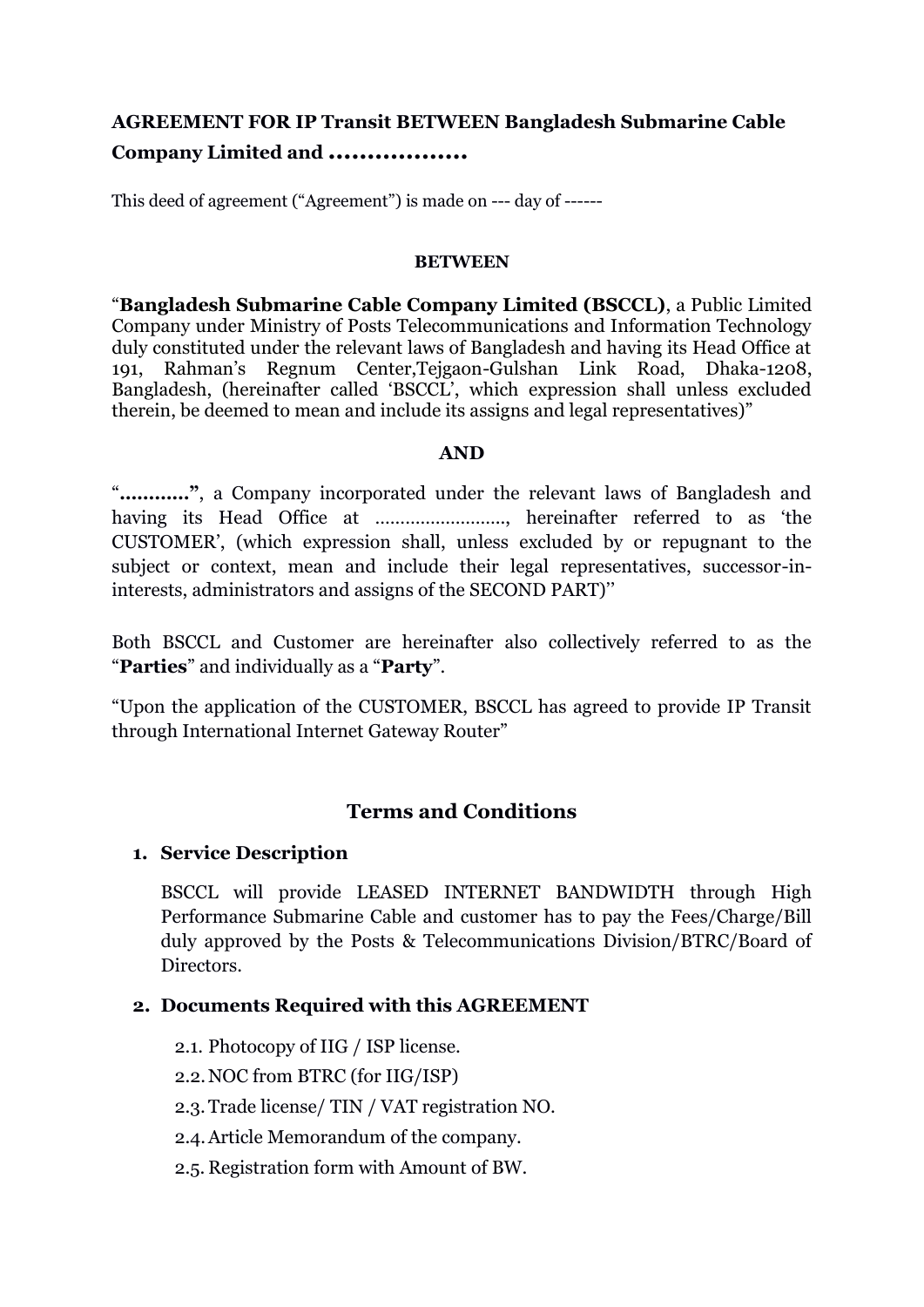- 2.6.Complete infrastructure details/Network Plan with schematic diagrams & equipment details.
- 2.7. Customer ASN and Prefix list provided by APNIC

# **3. Validity of AGREEMENT& Service Commencement**

- 3.1. The AGREEMENT shall come into force from the date of commencement of service (normally specified in the first month invoice / bill) and will be valid until service expiry / terminated by either party or terminated due to violation of any terms or conditions of this AGREEMENT.
- 3.2.The service commencement date of the LEASED INTERNET BANDWIDTH shall be the date which BSCCL notifies the Customer that LEASED INTERNET BANDWIDTH is ready for use.
- 3.3. The AGREEMENT for the service will be applicable for the initial commitment period will be one year for the LEASED INTERNET BANDWIDTH. Once the initial commitment period expires, the service may be renewed for next one year to both the parties. A letter from the Customer about the termination of the service is required at least 60 (Sixty) days before expiry of the initial contract period otherwise the service will be automatically renewed for next one year.

# **4. Tariff and Charges**

- 4.1. Standard and currently practiced system of tariffs and charges, discounts & benefits, security deposits etc. will be applicable for the relevant LEASED INTERNET BANDWIDTH as approved by the Govt. or BTRC (Bangladesh Telecommunication Regulatory Commission), from time to time.
- 4.2.Upon approval/direction of the Government of Bangladesh or BTRC, BSCCL may at any time determine or modify the monthly or yearly bandwidth charges and other rates for the telecommunications services, and the Customer must comply with those rates determined or modified by appropriate Authorities. In that case, customers will be notified about the changed tariffs and charges before 1 (one) month.
- 4.3.Upon submission by the client all required information and documents to BSCCL, and subsequent verification, BSCCL will issue Demand Note (Invoice) for provisioning of the LEASED INTERNET BANDWIDTH. The invoiced amount in a Demand note will normally include (but not limited to) the Registration and Installation charges, one month's advanced rental charge (prepaid) and 1 (one) month's the security deposit.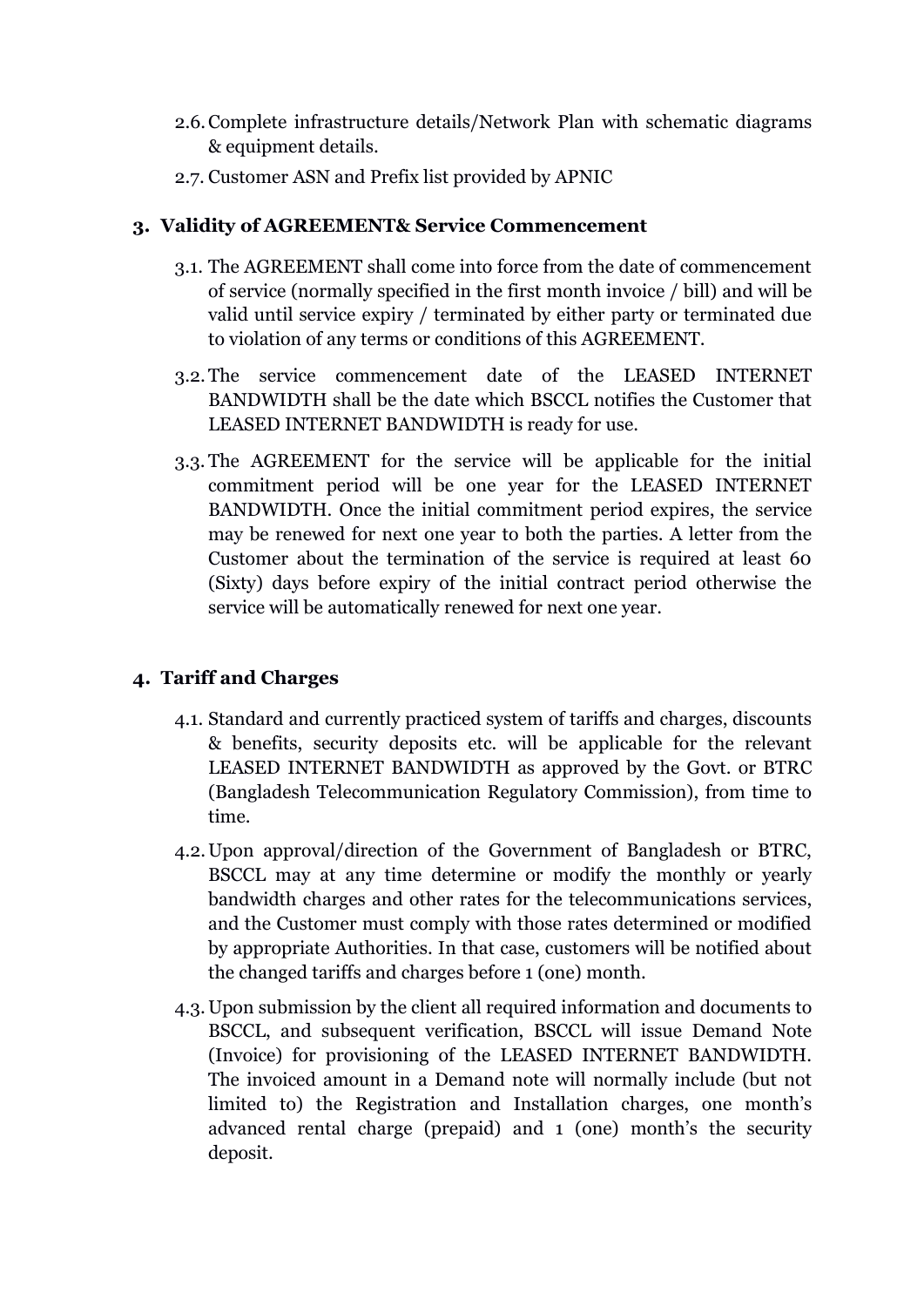- 4.4.BSCCL will provide IP address only for peering purpose. However, for requirement of additional IP addresses, BSCCL will charge 300 Tk. per IP address per year.
- 4.5. Standard VAT, Duties/Levies or Taxes of the Govt. will be applicable if such taxes are not inclusive in the rentals.

# **5. Monthly Billing and Payment Terms**

- 5.1. The CUSTOMER has to pay two months rental (including VAT) in advance as a security deposit (reference Art. 4.3) so that if the applicant CUSTOMER is under default for more than two months, BSCCL would preserve the right to terminate the connection on the third month subject to serve a notice of one week and adjust the security deposit.
- 5.2.In case of up-gradation of Bandwidth, the CUSTOMER has to pay the additional amount of security deposit. In case of down-gradation, security deposit of Bandwidth will be adjusted with monthly bills.
- 5.3. For a new connection, there will be 3 (three) assigned days for testing. After the testing, the monthly billing cycle will start and the monthly rental charges for the connection will be applicable as per 4. above.
- 5.4. The bills against rentals will be issued within last week of each previous month and shall be paid within 1stweek of subsequent month.
- 5.5. If the Customer fails to pay the bills/invoices within due time for any month, daily 0.2 % Late Fee may be charged on the unpaid amount with a maximum of 10 % of the unpaid amount.
- 5.6.If the customer applies for up-gradation of Bandwidth, customer has to pay one month's security deposit (including VAT) for upgraded bandwidth.

## **6. Charges for Cancellation of Service (before this AGREEMENT is in force)**

The Customer will not be refunded if the order for LEASED INTERNET BANDWIDTH is cancelled in whole or in part once the bandwidth has been commissioned for services and the commencement period has been started. In such case, only the security deposit shall be refunded partly or fully subject to the initial commitment period and termination notice period.

### **7. Down-gradation, Disconnection, Termination and Expiration of Service**

7.1. For downgrading the LEASED INTERNET BANDWIDTH by the customer, at least 2 (two) month prior notice shall be required. In such case, registration charge will be applicable.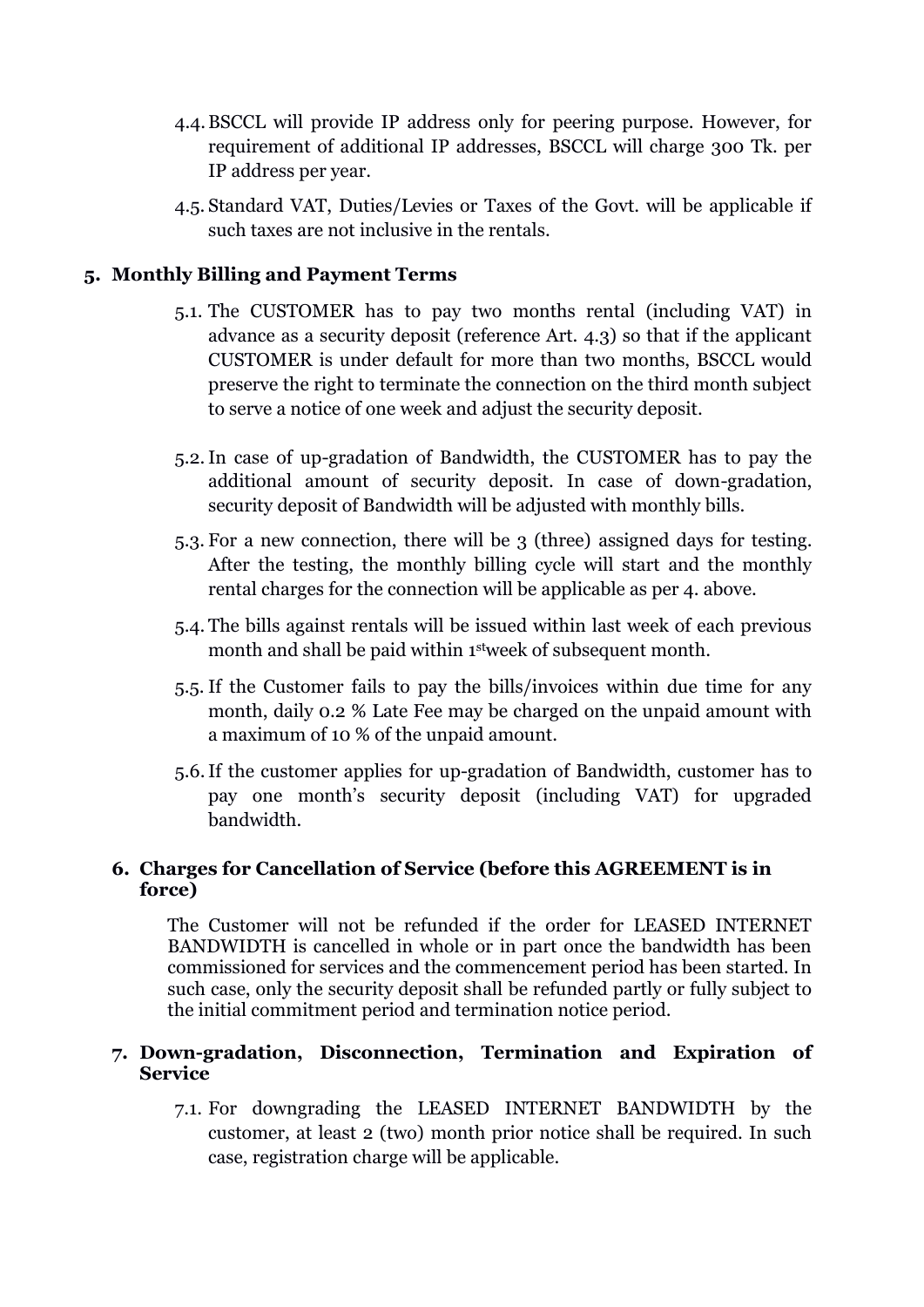- 7.2. For Discontinuation of the LEASED INTERNET BANDWIDTH by the Customer within the Initial Commitment Period, at least 3 (three) month prior notice shall be required.
- 7.3. After ending of the contract period Customer shall give 2 (two) month prior notice for termination of the LEASED INTERNET BANDWIDTH. If the termination occurs in fractional calendar month, then the CUSTOMER has to pay the full month's rental.
- 7.4. If the CUSTOMER wishes to extend the contract period, CUSTOMER has to serve notice 2 (two) month prior to the end of the contract. If the extension occurs in fractional calendar month, then the CUSTOMER has to pay the full month's rental.
- 7.5. Two months prior notice is required for termination of the service level agreement before end of the initial contract period. If the customer failed to provide the due notice it will be seemed to be automatically renewed for next one year.
- 7.6. Termination of LEASED INTERNET BANDWIDTH due to Customer's default will not relieve the Customer of paying all the bills and charges to BSCCL and both the parties must mutually settle all kinds of liabilities and obligations including but not limited to all accounts & finance related matters thereof.
- 7.7. BSCCL shall reserve the right to terminate the LEASED INTERNET BANDWIDTH service with 1 (One) month notice during any emergency without specifying reason.

# **8. Change of Name, Ownership, Address etc.**

Change of ownership, name, address, relocation/merger/acquisition/buy or sell out of business, etc. shall not relieve the original customer or signatory of this Agreement from any of the terms and conditions of this AGREEMENT unless all kinds of liabilities are settled with BSCCL. Such changes have to be notified to BSCCL as soon as possible. If BSCCL is merged with any other company/ firm/ organization and the new company's name prevails, the LEASED INTERNET BANDWIDTH terms and conditions will continue as agreed, but the rules and regulation of the new company may be applicable after expiry of the original contract period.

## **9. Customer's Liabilities**

- 9.1. The Customer is liable to pay the monthly charges / bills in due time.
- 9.2.Only Data Transmission& Reception is permitted through the LEASED INTERNET BANDWIDTH.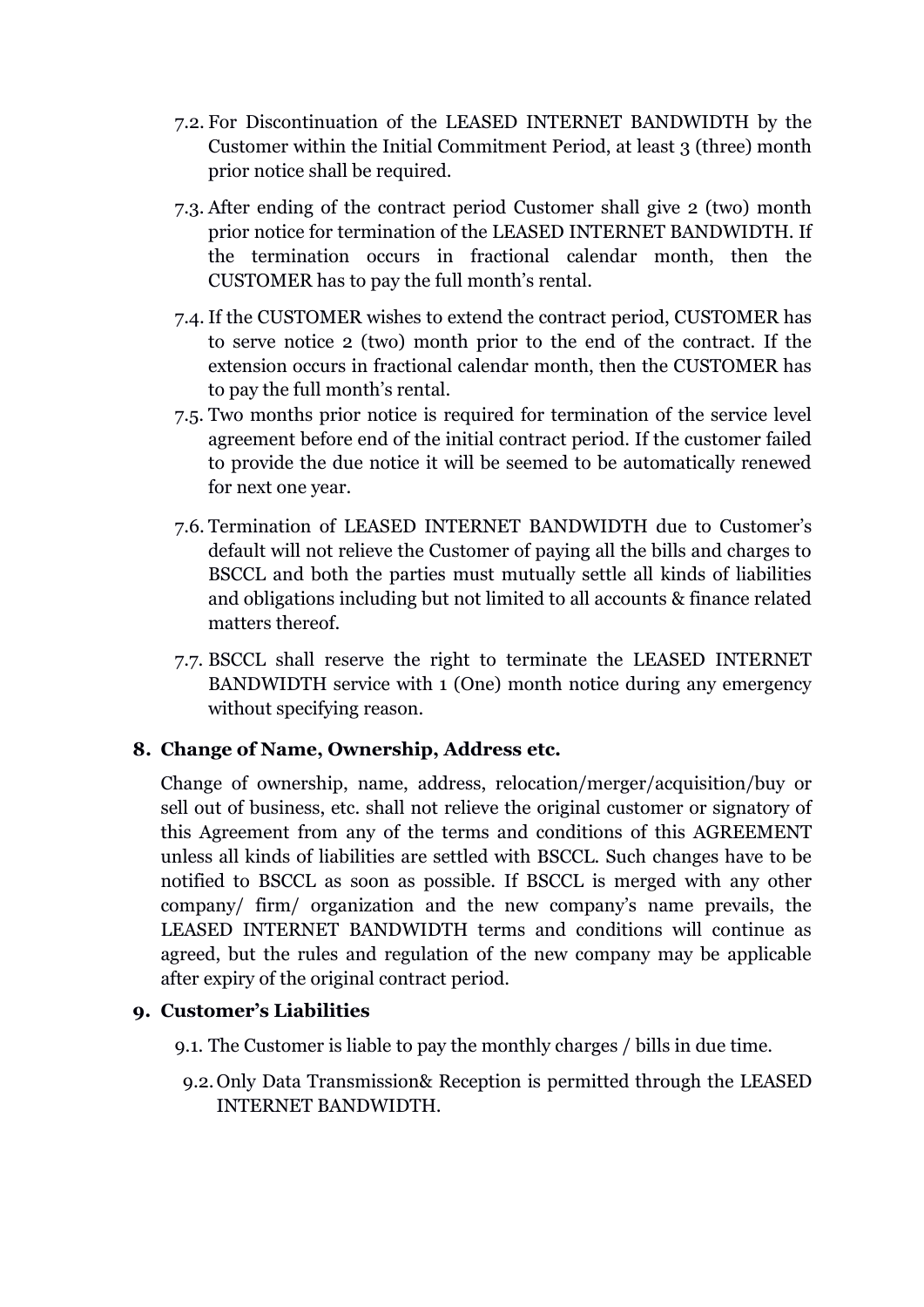- 9.3.Unauthorized distribution, sharing and reselling of LEASED INTERNET BANDWIDTH, wholly or partly, are prohibited unless and otherwise permitted by Govt. /BTRC.
- 9.4.The LEASED INTERNET BANDWIDTH Customer will be discouraged to create VPN or apply encryption either by software or hardware. However, for VPN the Customer has to arrange decrypting facility if required by the Regulatory Body or Law Enforcing Agencies of the Govt.
- 9.5. The Customer shall not use the LEASED INTERNET BANDWIDTH for any purpose or business that is illegal, unlawful, fraudulent, immoral, inappropriate, contrary to the national security, or in any other way not approved or permitted by the License/permit of the Customer.
- 9.6.The LEASED INTERNET BANDWIDTH must not be used for sending any communication, which is of offensive, abusive, indecent, obscene, defamatory or threatening in nature.
- 9.7. Refilling traffic from one country to another is not permitted.
- 9.8.If, any type of traffic is detected in LEASED INTERNET BANDWIDTH which is illegal or not permitted, under Telegraph Act 1885 (XIII of 1885)and/or Telecommunication Law 2001 the matter may be dealt with by BSCCL and forwarded to the Law Enforcing Agency/Authority of the Govt.
- 9.9.Use of the LEASED INTERNET BANDWIDTH shall not violate any guideline, policy, rule or regulation of the Govt. /Regulators.

### **10. BSCCL's Rights**

- 10.1. BSCCL may, from time to time, for the interest of Government, add, delete, and modify any other term(s) and condition(s), as and when necessary
- 10.2.BSCCL shall have the right to impose monitoring system over any service extended to the Customer by the LEASED INTERNET BANDWIDTH.
- 10.3.BSCCL shall reserve the right to unrestricted access for monitoring & inspection of the premises of the LEASED INTERNET BANDWIDTH Customer, without prior notice or delay for obtaining data/current configurations of the equipment installed.
- 10.4.During inspections, any data/ information required by the inspection team of BSCCL or any Govt. agency shall be made available by the LEASED INTERNET BANDWIDTH Customer.
- 10.5.BSCCL and authorized Government agencies will have the right to intercept the traffic and monitor the traffic originated/terminated at the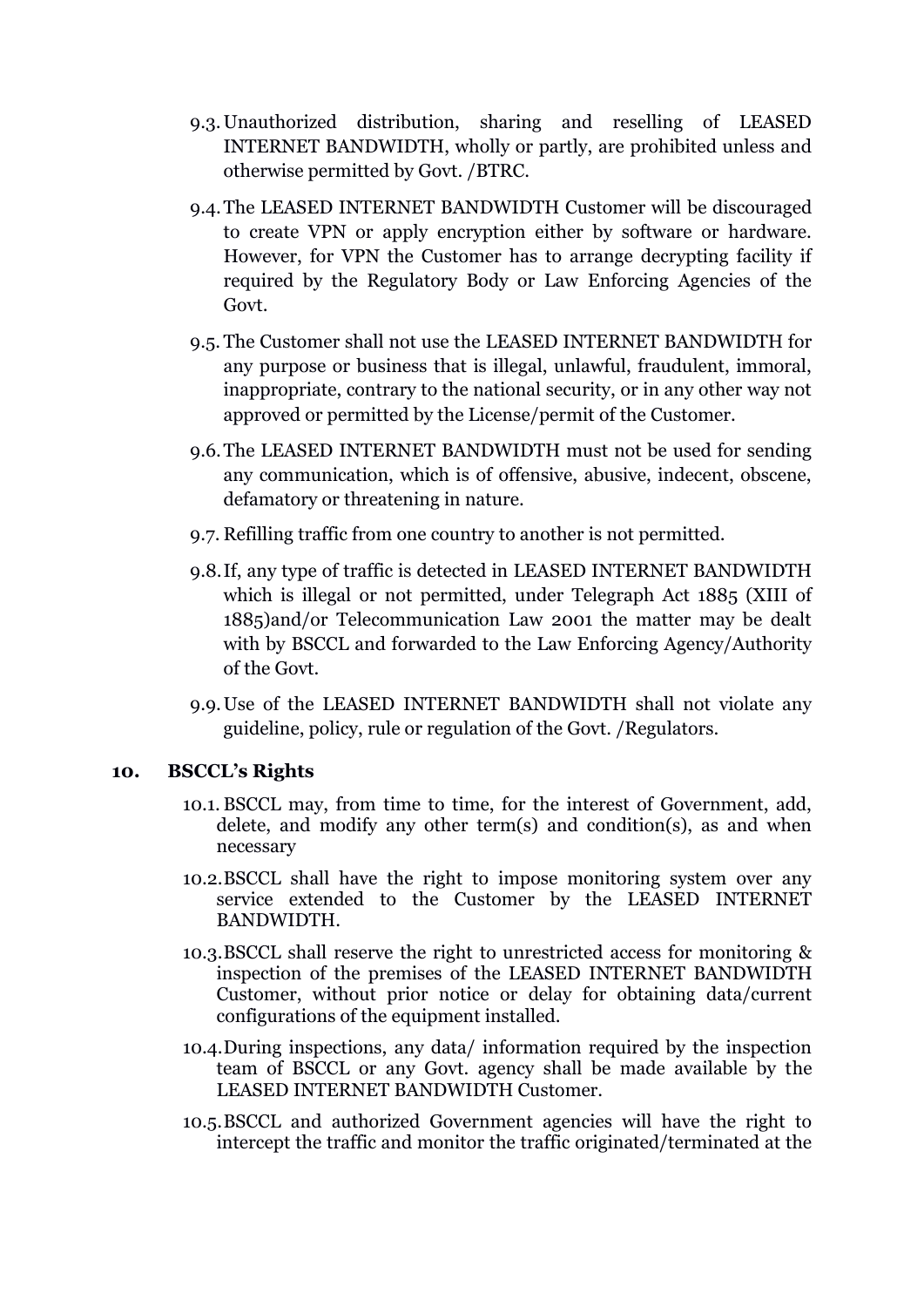LEASED INTERNET BANDWIDTH for the purpose analysis and security.

- 10.6.With prior notification BSCCL preserves the right to discontinue the LEASED INTERNET BANDWIDTH at the time of maintenance. In such cases at least prior notice of 3 days shall be necessary.
- 10.7.In case of outage of Submarine Cable, BSCCL will not ensure protection arrangement or service quality. However, BSCCL will try to help the customer for restoration purpose.

### **11. Other Terms and Conditions**

- 11.1. Upon expiration or in case of breach (if any) of this AGREEMENT, the Customer must return to BSCCL all bandwidth services, devices, machineries & accessories supplied by BSCCL in good and running condition (like that of initial connection). In this case, only applicable depreciation will be applicable.
- 11.2. To facilitate the quality of the LEASED INTERNET BANDWIDTH service during the tenure of the AGREEMENT, BSCCL will provide 24 hours customer service at the NOC, Dhaka. BSCCL will reserve the right to terminate the service when it is ordered by the Bangladesh Government, without any notice period.
- 11.3. The Customer shall comply with their License condition issued by the Govt. and the existing Telecommunication Rules/Regulations/Laws of the Government, as specified in the Telecommunication Act and ILDTS policy.
- 11.4. The Customer shall be personally responsible for any unauthorized use, illegal use, misuse or abuse of the service. BSCCL reserves the right to disconnect the LEASED INTERNET BANDWIDTH service if such allegation is received, or if it is proved. The decisions of BSCCL will be final regarding the matters.
- 11.5. If the LEASED INTERNET BANDWIDTH service is interrupted, damaged, out-of-order, disconnected or terminated, or if restoration of such service is delayed due to O&M provisions of the Submarine Cable Consortium, BSCCL will not be liable for any loss, damage, or trouble whatsoever caused to the Customer (Applicable for all non-restorable circuits).
- 11.6. The Customer shall take proper care about the use of bandwidth & accessories and shall not damage, tamper, illegally connect, replace, relocate, or transfer, or let anyone do the same. BSCCL shall reserve the right to terminate the service for illegal transfer or use of the connection by the Customer.
- 11.7. The Customer shall not let any individual or organization use its leased bandwidth for sending and receiving of any information except for IP bandwidth procured by IIGs.
- 11.8.If the Customer wishes to replace or relocate the leased bandwidth, or if BSCCL makes any changes to the equipment, methodology or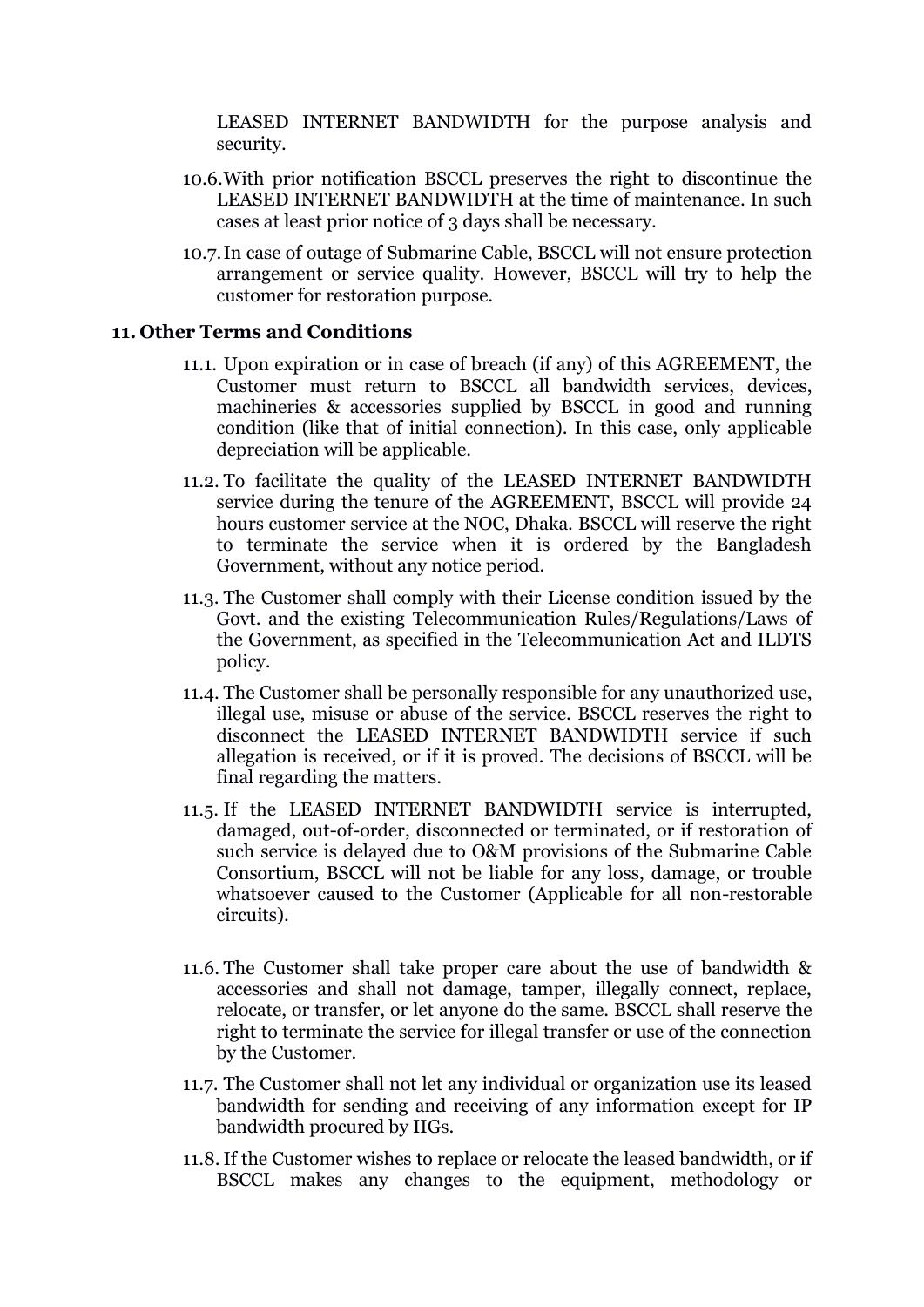techniques due to engineering pertaining to engineering/ technological issues, the Customer shall bear all costs & expenses related to the reinstallment/ replacement/ relocation modification.

- 11.9. All the BSCCL produced bills, papers and records related to the charges, fees & expenses shall be considered as the documents of proof regarding the validity of BSCCL claims.
- 11.10. If the Customer intentionally provides false information or hides any information about its purpose of Bandwidth use, past dues with any company, etc. BSCCL may instantaneously terminate the service and take legal steps.
- 11.11. Default route of customer with any particular service provider will not be ensured.
- 11.12. The Customer shall pay the bills and charges claims sent by BSCCL within the deadline specified in clause 5.0 (Monthly Billing & Payment Terms). Legal actions may be taken against the defaulters in case of non-payment within the period stipulated in payment terms.

### **12.Force Majeure**

Notwithstanding anything contained in this AGREEMENT, neither party shall be liable to other for any failure to perform any delay in the performance of any of its obligations herein, where such failure or delay is caused by Act of God, Any accident or anything which is beyond control, power failure in the printing press, hartals, strikes, civil commotion, war, road accident and natural calamities. Provided however, that the party who is unable to or is delayed to performing any of its obligations for any reason mentioned in this clause, shall give prompt notice of the same to the other party and shall be required to resume the Bandwidth immediately after return to the normality of the situation.

#### **13.Notice**

Any notice, request or other communication required or permitted to be given or made to the Parties in pursuance of this AGREEMENT shall be given in writing. Such notice, request or other communication shall be deemed to have been duly served or made where it is delivered by hand, air mail or courier or sent by registered post or fax to the party to which it is required or permitted to be given or made.

### **14.Amendments**

This AGREEMENT may at any time be amended by mutual understanding in writing between the parties hereto.

### **15.Dispute Resolution**

Any dispute or matter of difference and /or disagreement between the Parties concerning the validity, scope, meaning, construction or effect of this AGREEMENT and/or with regard to the rights, liabilities and obligations of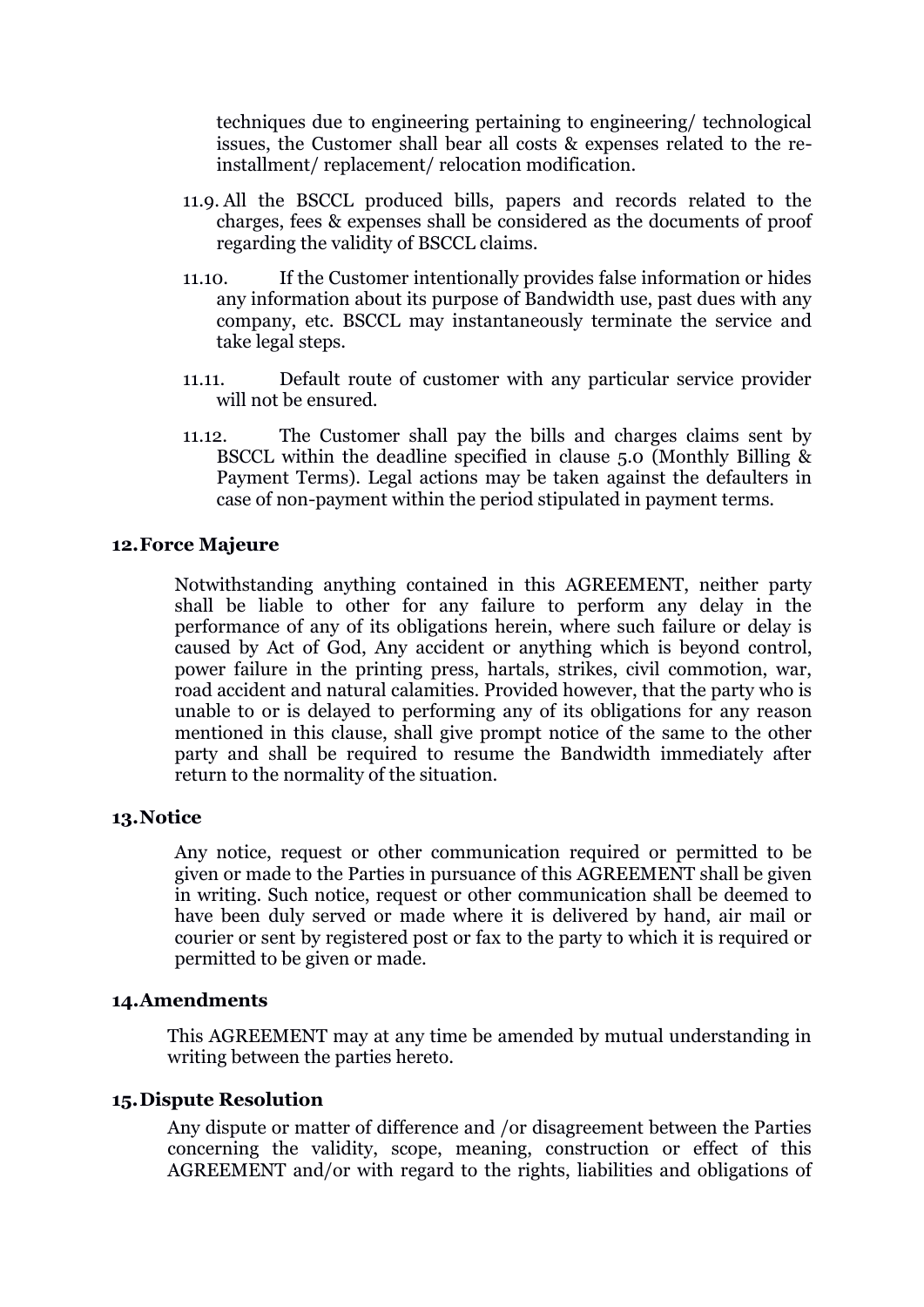the Parties hereto, shall be referred to and be settled and adjudicated upon by arbitration by 1 (one) arbitrator, to be mutually appointed by the parties in accordance with the provision of the Arbitration Act, 2001 and the award and determination of such arbitrator shall be final and binding upon both the parties and their legal heirs, successors-in-interests, administrators, executors, legal representatives and assigns. Any arbitration shall take place in Dhaka and be the sole means of the resolution of disputes arising out this AGREEMENT or breach thereof, unless otherwise agreed by both parties in writing. In resolving the dispute hereunder, the parties agree that this AGREEMENT or will be interpreted in accordance with the substantive existing/ensuring Laws of Bangladesh. The resulting arbitral decision shall be final and binding on both Parties. The venue for the Arbitration will be Dhaka.

### **16.Government Law and Forum**

This AGREEMENT shall be governed by and construed in accordance with the law of Bangladesh shall have exclusive jurisdiction in respect of all claims, suits or other legal proceedings arising in connection with this AGREEMENT.

### **Undertaking**

I/We acknowledge that I/we have read and understood the terms and conditions and agree to subscribe for BSCCL's LEASED INTERNET BANDWIDTH service as per published approved rates on the said terms and conditions including any amendments of those BSCCL may make from time to time.

I/We confirm that all information & documentation provided by me/us in connection with the LEASED INTERNET BANDWIDTH application process are true and correct.